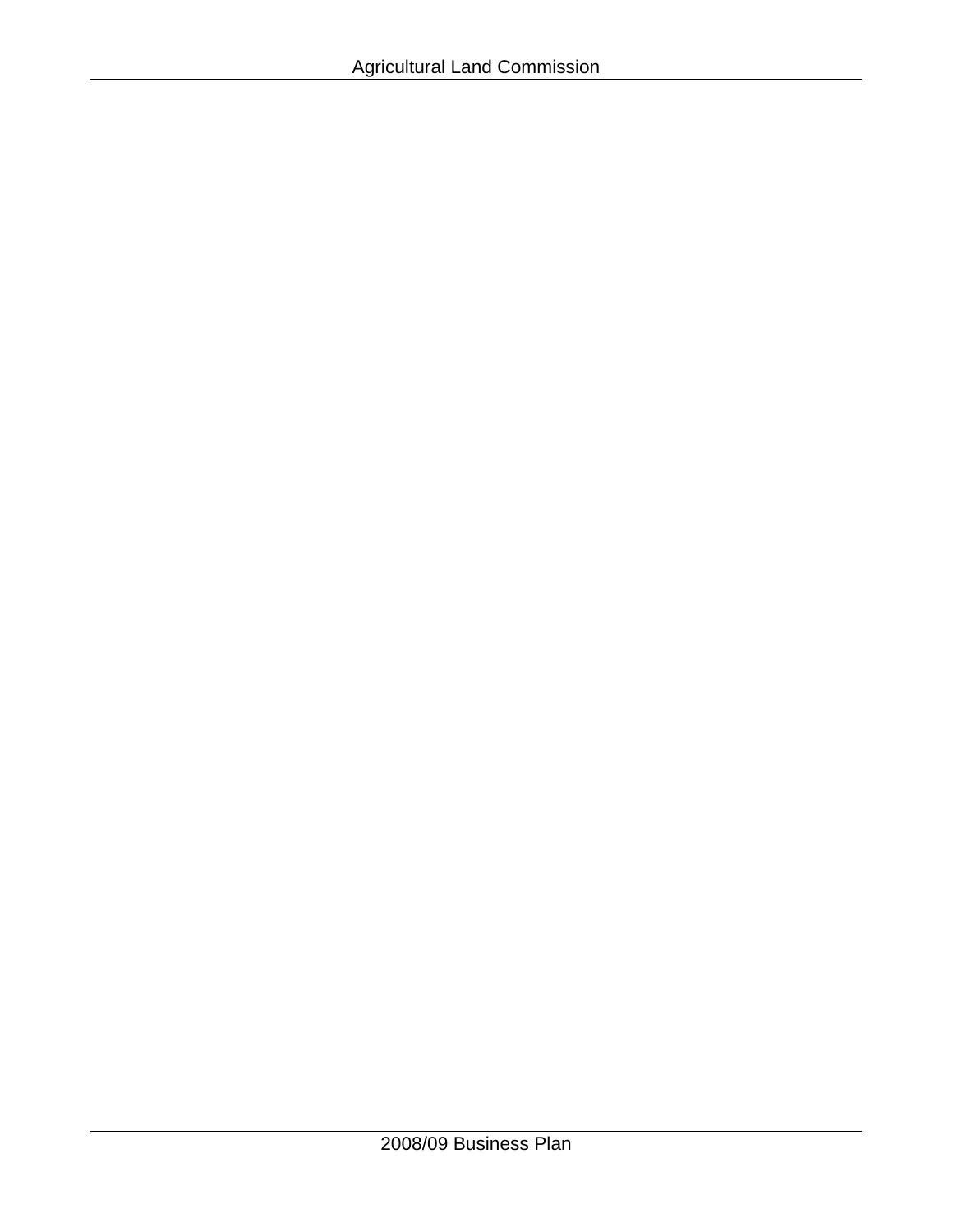

**Agricultural Land Commission** 

133–4940 Canada Way<br>Burnaby, British Columbia V5G 4K6<br>Tel: 604 660-7000<br>Fax: 604 660-7033 www.alc.gov.bc.ca

June 15, 2008

Honourable Pat Bell Minister of Agriculture and Lands Parliament Buildings Victoria, BC V8V 1X4

Dear Minister:

I respectfully submit herewith the Business Plan for the Agricultural Land Commission for the period April 1, 2008 through March 31, 2009.

Yours truly,

PROVINCIAL AGRICULTURAL LAND COMMISSION

The Karken

Erik Karlsen, Chair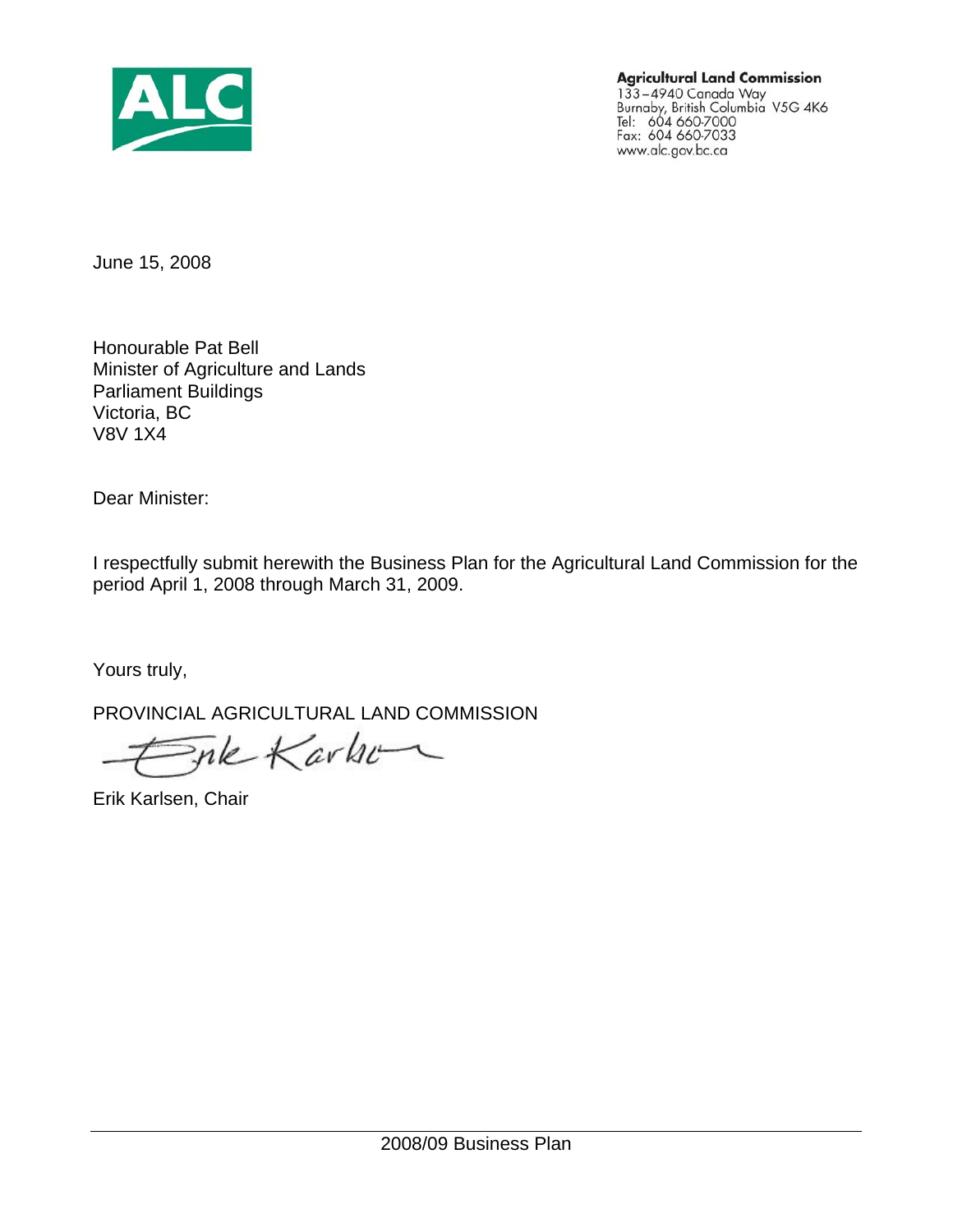Published by the Provincial Agricultural Land Commission

133 – 4940 Canada Way Burnaby, British Columbia V5G 4K6 Canada

http://www.alc.gov.bc.ca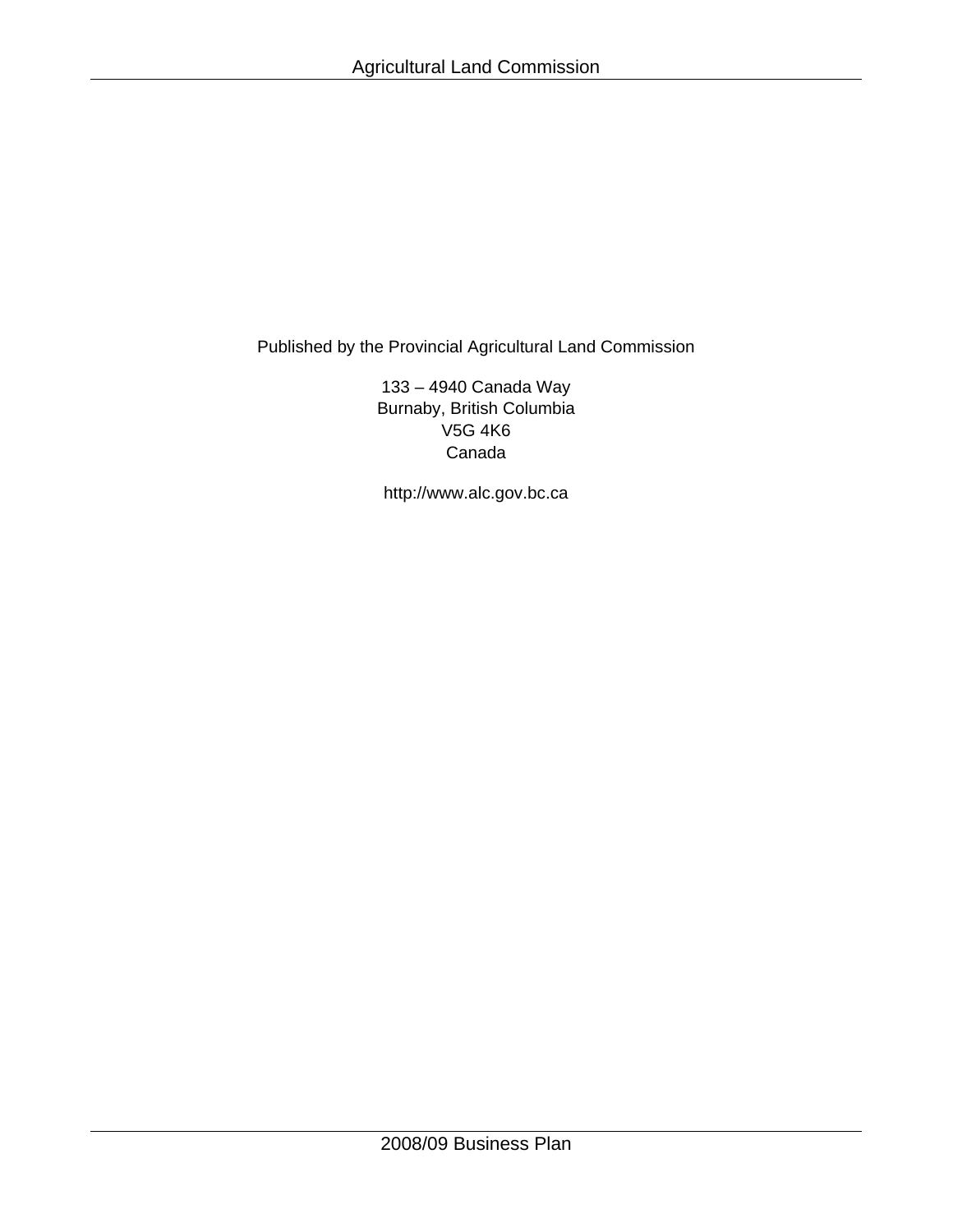## **Message from the Chair**



As the Chair of the Agricultural Land Commission (ALC), I am pleased to present the 2008/09 Business Plan for the ALC.

The ALC is a provincial administrative tribunal that operates under the *Agricultural Land Commission Act*. Its members are appointed by government to preserve agricultural land, encourage farming on agricultural land in association with communities of interest and encourage governments to enable and accommodate farm use of agricultural land in British Columbia.

The ALC is a key player in ensuring high quality agricultural lands provide the basis of a strong B.C. farm economy, a land base for both local food supply

and products for export and an essential resource for the future of this province. The Agricultural Land Reserve (ALR) has been in place for almost 35 years and continues to be strongly supported by British Columbians.

The ALC is called on to consider many different factors and account for its decisions with reference to its legislated mandate. Its mandate is clearly focused on preserving agricultural land and encouraging farming. However, often stakeholders look to the ALC to address concerns beyond its mandate.

While the ALR was established to preserve the province's limited agricultural land base (just 5% of the province) for agricultural uses, over its 35 year history it has also served as a de-facto urban containment boundary, thus securing a land base for other natural resource uses and the production of ecosystem goods and services that might otherwise be lost or compromised.

The Commission understands and appreciates the societal values of these and other land uses and is prepared to cooperate with government agencies and other organizations. However, the Commission must and will continue to place a priority on agricultural values in its decisions.

This Business Plan reflects the purposes of the legislation in its goals and objectives, and will be pursued to the extent possible with reference to the volume of applications and initiatives generated by others and the availability of funding.

The Karken

Erik Karlsen, Chair & CEO Agricultural Land Commission May 30, 2008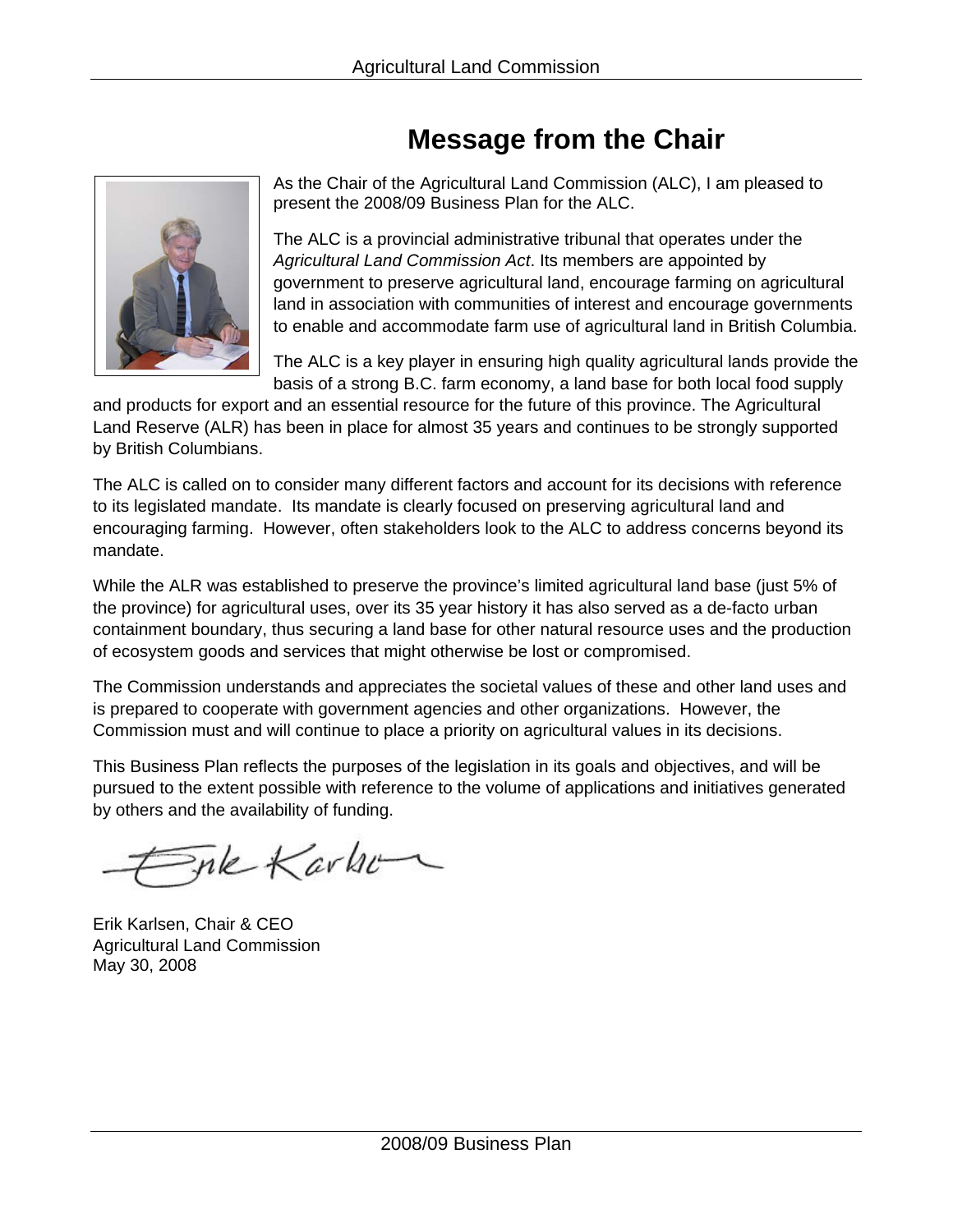## **Table of Contents**

| <b>Message from the Chair</b> |  |
|-------------------------------|--|
|                               |  |
|                               |  |
|                               |  |
|                               |  |
|                               |  |
|                               |  |
|                               |  |
|                               |  |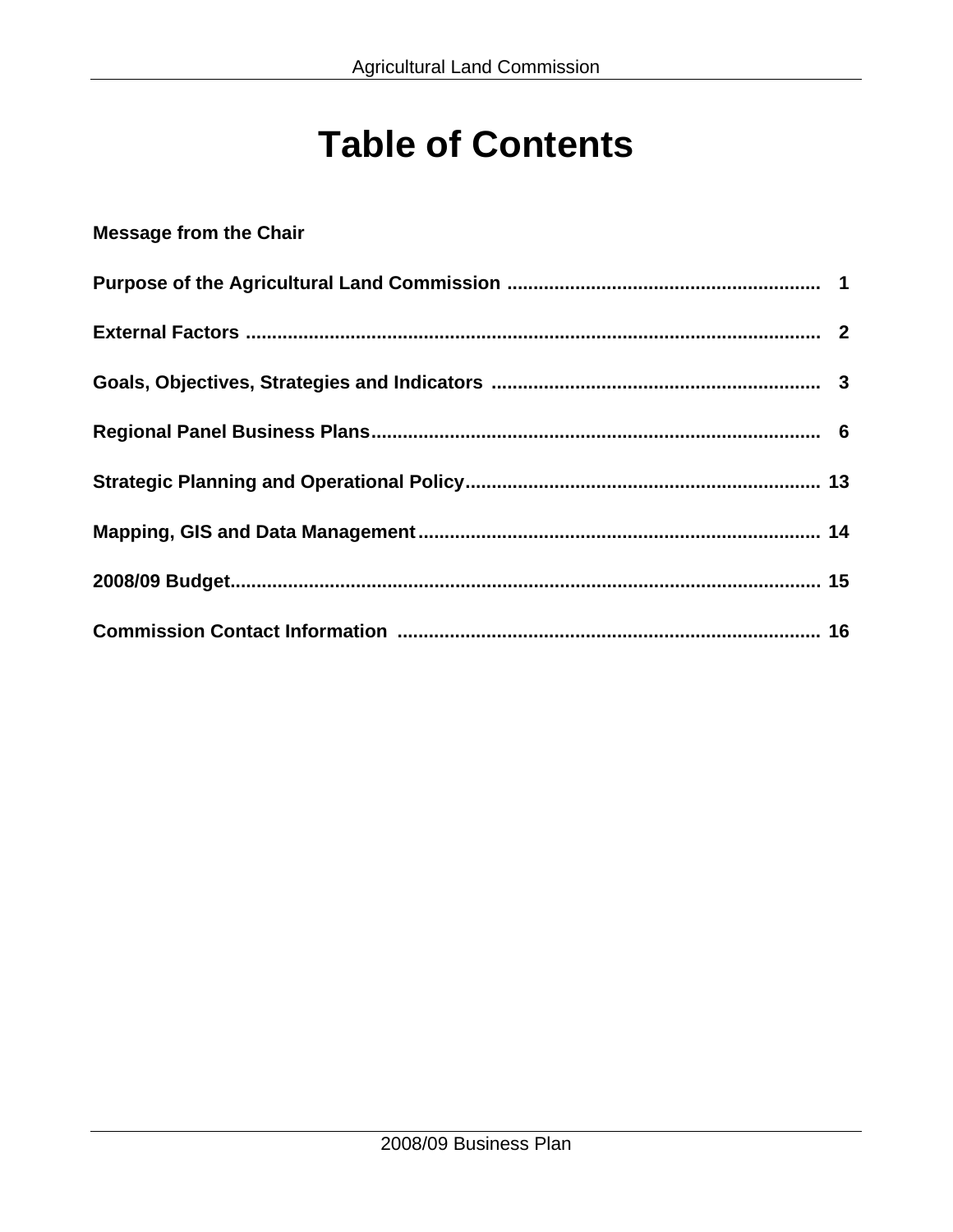## **Purpose of the Agricultural Land Commission**

The Agricultural Land Commission (ALC) is the provincial agency responsible for administering the Agricultural Land Reserve (ALR), a provincial land use zone for agriculture. The purposes of the ALC as set out in legislation are:

(a) to preserve agricultural land;

(b) to encourage farming on agricultural land in collaboration with other communities of interest; and,

(c) to encourage local governments, First Nations, the government and its agents to enable and accommodate farm use of agricultural land and uses compatible with agriculture in their plans, bylaws and policies.

The *Agricultural Land Commission Act* sets out processes for the inclusion or exclusion of land to and from the reserve and for non-farm use and the subdivision of land within the reserve. The Act is supported by the Agricultural Land Reserve Use, Subdivision and Procedure Regulation, which provides procedures for applications and defines permitted land uses and subdivisions within the ALR.

As an administrative tribunal acting pursuant to the *Act* and the *Administrative Tribunals Act*, the Commission considers each application on its individual merits through a fair and transparent review process, in most cases involving on-site meetings with applicants.

The work of the Commission is carried out by 19 appointed Commissioners comprised of a Chair, six Vice-Chairs and twelve members The appointed Commissioners are the board of directors of the commission which is supported by 23 professional staff. The full Commission meets annually. An Executive Committee including the Chair and six Vice Chairs provides overall advice and direction to the Commission and meets quarterly. Each of six regional panels with three members including a Vice-Chair and two Commission members focuses on adjudicating applications and land use planning.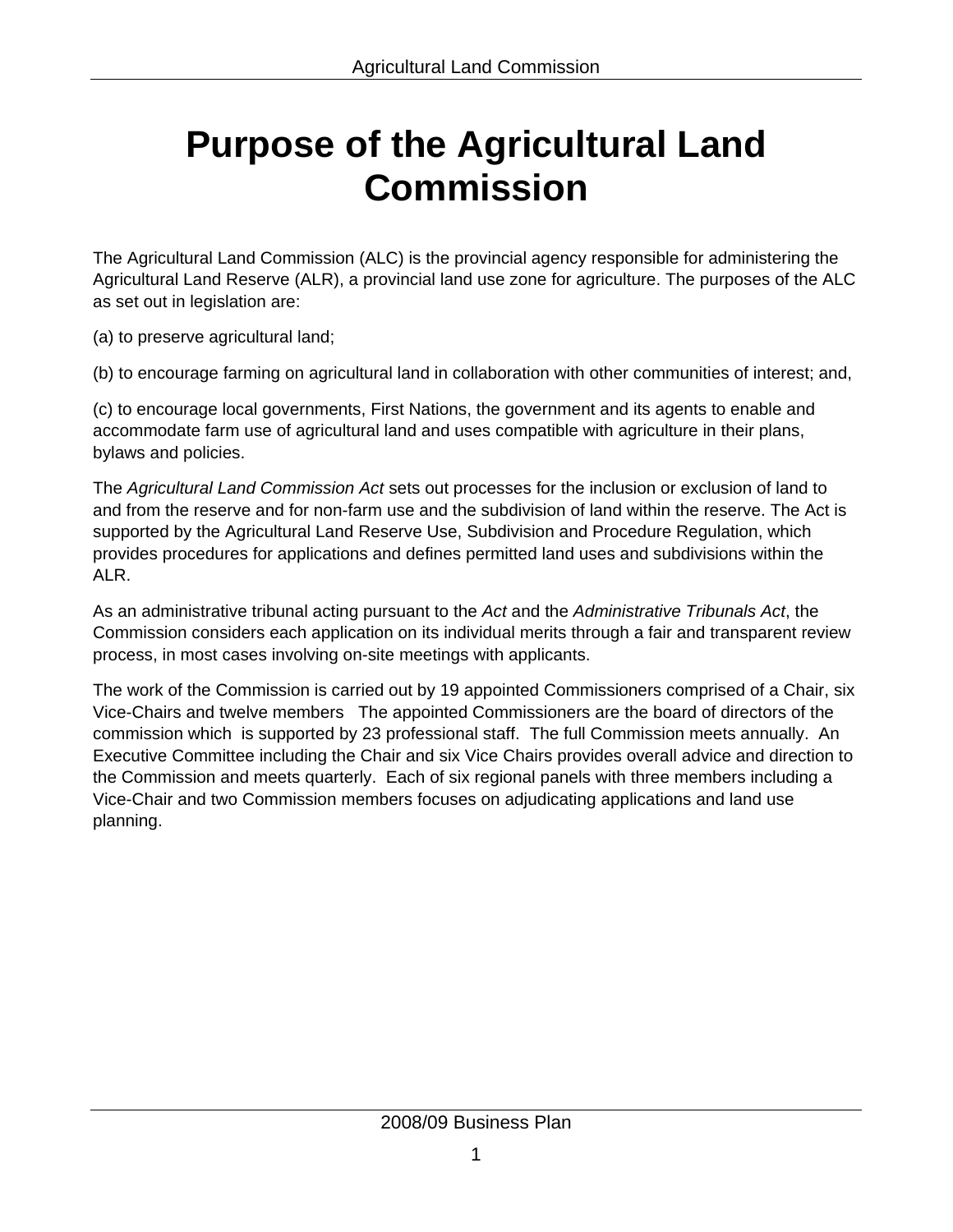## **External Factors**

The Agricultural Land Commission operates in a complex environment where outside influences related to land use, social and economic shifts and changes in the business of agriculture affect the work of the Commission and the number and type of applications it receives.

**Increasing instances of unlawful use of agricultural lands**. In recent years the unauthorized use of ALR land has increased. For example, ALR land is being targeted for the unlawful disposal of excavation material and demolition debris generated by urban development and associated infrastructure support. The permanent debilitating affects of filling good agricultural lands is particularly problematic in the Lower Fraser Valley.

**Growth pressures on agricultural land**. In all regions of the province and particularly within high-growth areas there are ongoing, and in many places, increasing pressures to convert ALR land for residential, industrial, commercial, institutional, conservation and other community uses.

**Land uses within and adjacent to the ALR are changing and intensifying**. Urban and rural non-farm development adjacent to and within the ALR is a growing concern requiring the attention of local governments. These uses place mounting pressures on farmers intent on using the ALR for farm purposes as urban and rural non-farm residents tend to consider the agricultural landscape as a green space rather than a working landscape.

**Application numbers increasing**. The number of land use applications received by the ALC has been steadily increasing over the last several years. In 2006 the ALC received 628 applications and 657 for 2007 which represents a 57% increase over the 2003 levels.

**Broadening societal interest in farmland preservation and local food**. Over the past several years a broader-based societal interest in farmland preservation and local food supply has focused more attention on the Commission's work and on the ALR in general.

**Economics of farming**. Economic returns to farming have been variable and unpredictable. As a result, farmers are looking at alternative land uses as a supplement to farm income.

**Water**. Access to water for irrigation purposes continues to be an issue for agriculture which faces constant pressure for access to the same resource from other land users.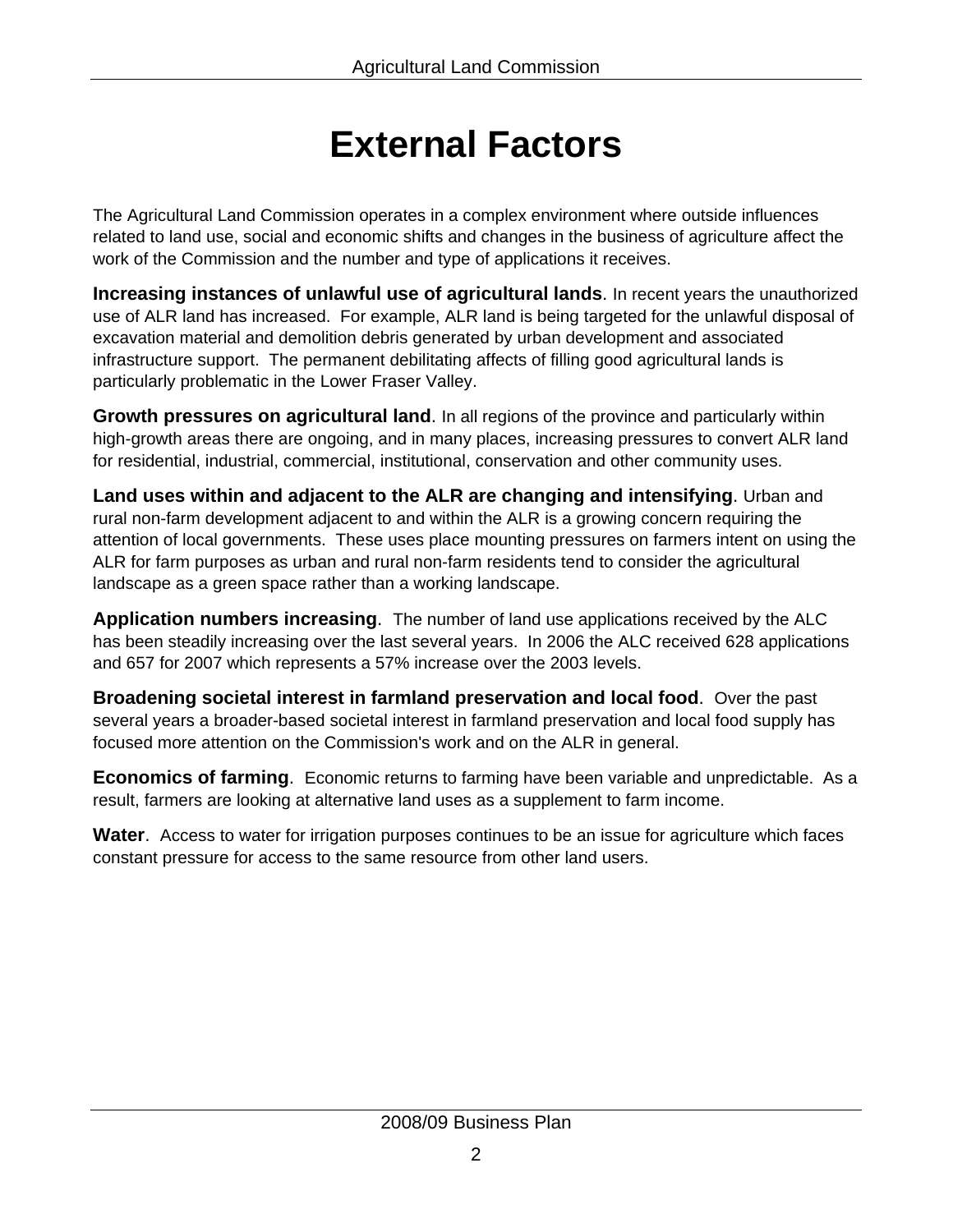## **Goals, Objectives, Strategies and Indicators**

As an administrative tribunal that responds to applications, the Commission has no control over the number and type of applications submitted for its review and decision; nor does it have control over the quality of the land that is the subject of applications. Due to the nature of the work, the Commission reports out on its decisions and uses key indicators that reflect its efforts regarding agricultural land preservation.

## **Goal: Preserve Agricultural Land and Encourage Farming**

This goal will be achieved by meeting the following objectives through the associated strategies.

#### **Objective 1: To preserve the provincial agricultural land base through decision making.**

Each application is considered on its own merits with reference to information provided by the applicant, local governments, ALC planning staff and other information it feels is pertinent to the application. In all instances the Commission considers the impact to the agricultural land base and to the use of the land base for agriculture.

### **Strategies**

This objective will be achieved through the following strategies:

- $\triangleright$  Consideration of agriculture capability and suitability of lands under application
- $\triangleright$  Consideration of the potential impacts on the land base and the agricultural use of the land base

### **Indicators**

As indicators for preserving agricultural land through decision making the Commission will report on the following:

- Area of land excluded from the ALR
- Agricultural Capability of land excluded
- Area of land included into the ALR
- Agricultural Capability of land included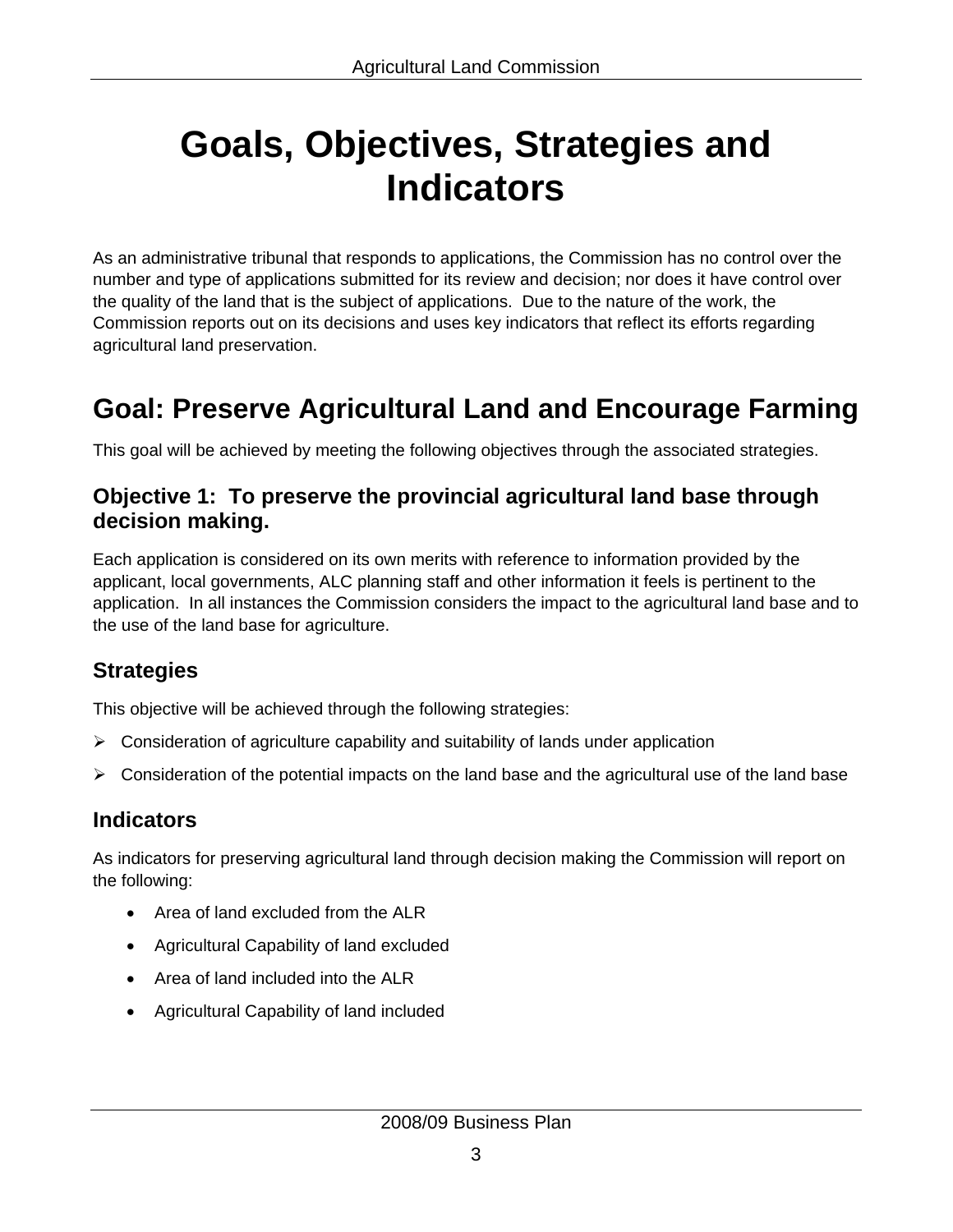### **Operational Priorities**

Increase the ability/capacity for ALC staff to conduct thorough and professional reviews of land use applications in order to provide the Commission with complete information and a range of options for decision making.

### **Objective 2: Promoting, participating in and monitoring the use of local government plans and regulations to encourage and support agricultural uses of the ALR.**

The *Agricultural Land Commission Act* requires that the Commission works closely with local governments with respect to planning and provides advice and direction to local governments to ensure that Official Community Plans and bylaws are consistent with the legislation. History has shown that early dialogue with local governments regarding community planning initiatives and local planning has had positive results in encouraging farming and promoting the farm use of agricultural land.. The suitability of lands in the ALR for farming, even those lands with the highest capability for agricultural production, can be compromised by the establishment of incompatible land uses adjacent, within or in close proximity to the ALR.

### **Strategies**

This objective will be achieved through the following strategies:

- $\triangleright$  Encourage local governments to engage in discussion with the Commission and planning staff early in their land use planning processes.
- $\triangleright$  Encourage local governments and other land use agencies to develop agriculturally sympathetic land use planning.

## **Operational Priorities**

Increase the ability of the ALC to initiate pro-active planning to move away form application based planning which is re-active in nature and towards collaborative long-range planning with local governments.

### **Objective 3: To ensure a high degree of compliance with the** *Agricultural Land Commission Act***, regulation and orders of the ALC.**

Legislation, regulation and orders of the Commission set out the uses permitted in the ALR. The Commission has an obligation along with significant legislative authority to ensure that ALR lands are being used for appropriate purposes. Ensuring that ALR lands are being used appropriately helps to maintain a high quality land base for farming and reduce the potential of lands being degraded to the extent that they can no longer be used for agricultural production.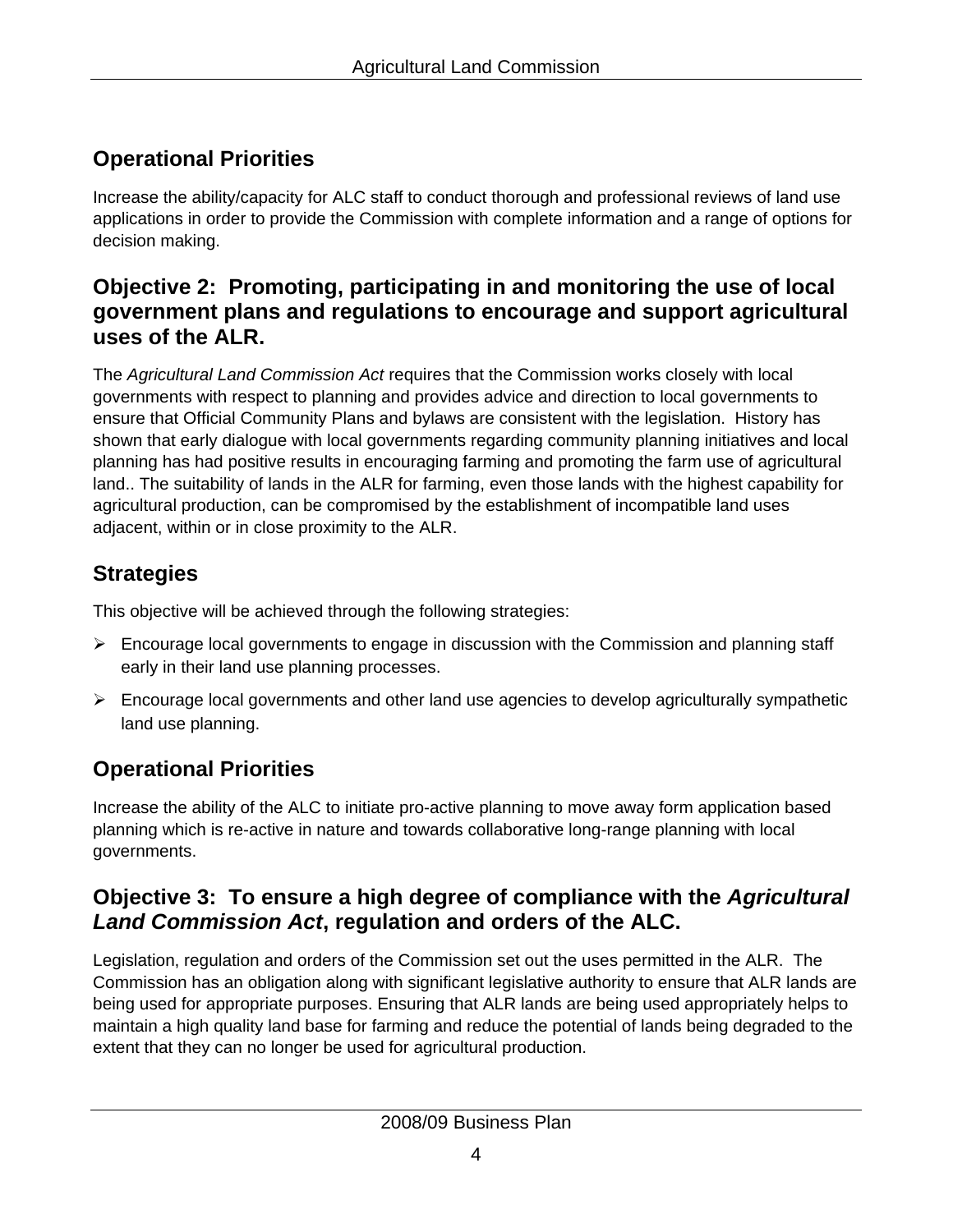In order to carry out this important function, the ALC compliance and enforcement program will be enhanced. This will involve more ALC resources directed to compliance and enforcement and new partnerships with other government agencies and local government partners.

### **Strategies**

- ¾ Work with other provincial government agencies and local government partners to ensure compliance with the Act, regulations and orders of the Commission
- $\triangleright$  Follow up on complaints of inappropriate use of ALR lands

### **Indicators**

- Number of complaints received
- Number of complaints investigated and resolved
- Number of stop work orders

### **Operational Priorities:**

Ensure a fully functional and effective compliance and enforcement program to ensure compliance across the province's 4.7 million hectares of ALR land.

Ensure the ability exists to follow through on compliance and enforcement actions taken against unauthorized uses of ALR lands.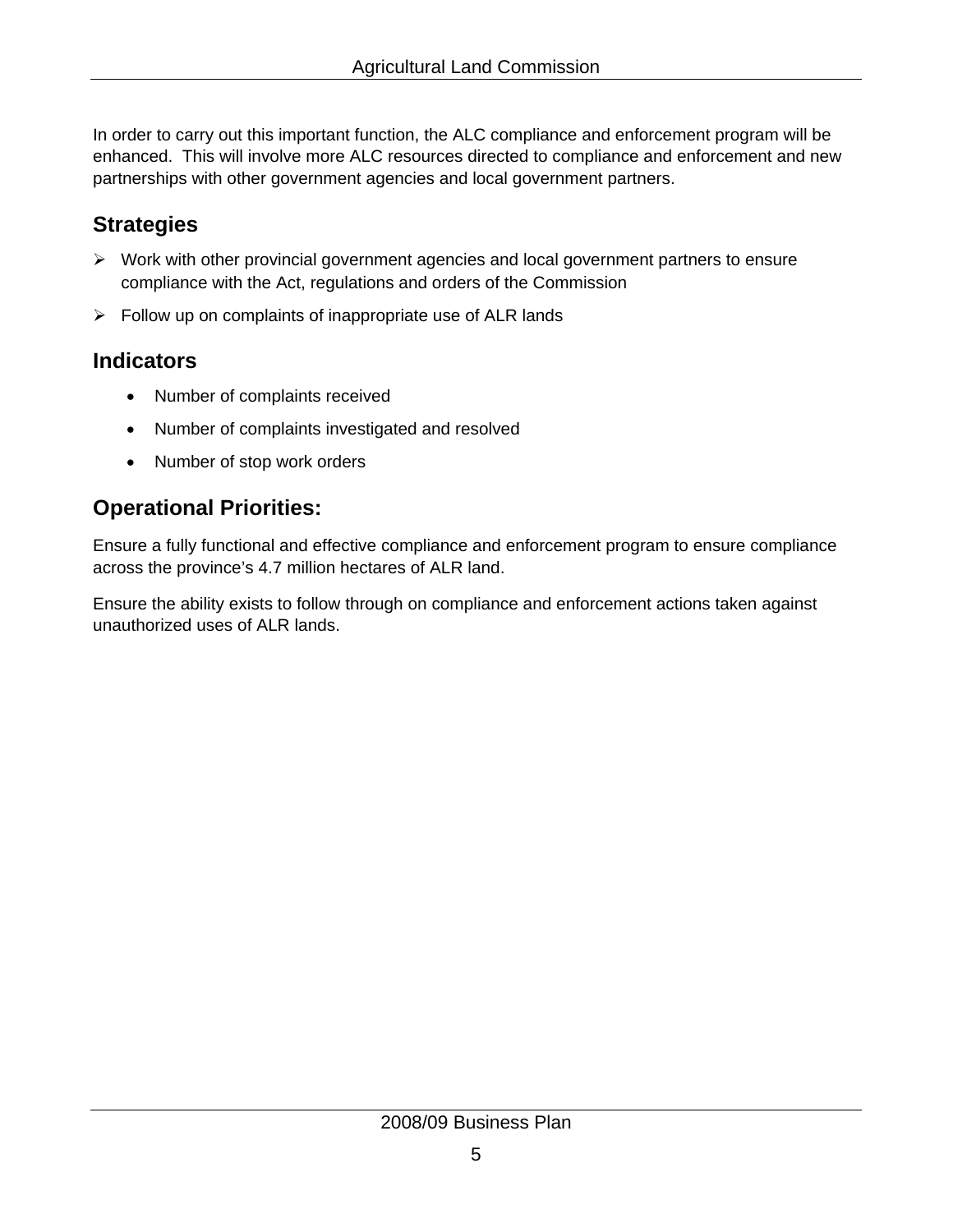## **Regional Panel Business Plans**

The regional panel business plans reflect the predicted work that will be carried out in the upcoming year by each of the six regional panels. The plans indicate activities related to consideration of applications and panel meetings; planning activities occurring in the region and enforcement issues and challenges. The regional plans relate to the overall business plan objectives and strategies but provide the detail with regard to the quantity and type of work involved in carrying out the mandate of the Commission in a given region of the province.

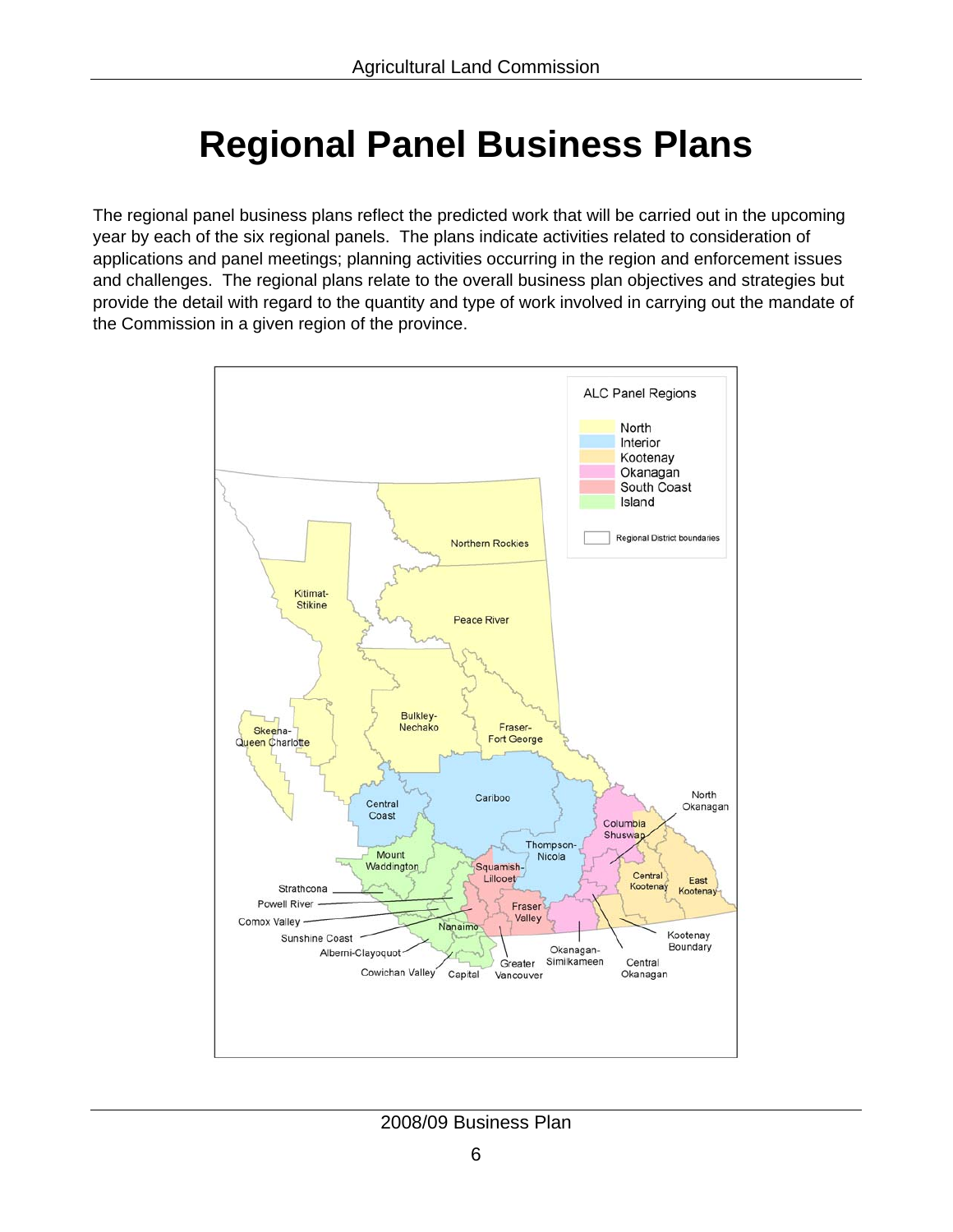#### **Interior Panel Region Panel Members: Grant Huffman, Holly Campbell, Gordon Gillette**

The Interior Region stretches from the Central Coast (Bella Coola Valley) to the community of Chase at the western end of Shuswap Lake, encompassing the cattle ranching Cariboo and Thompson Nicola Regional Districts. The Region is dominated by B.C.'s interior plateau and characterized by dry grasslands and forested parklands. The region includes the following Regional Districts:

- Central Coast Regional District
- Cariboo Regional District
- Thompson Nicola Regional

Of a total area of 16,234,300 hectares, the region contains 1,528,500 hectares of land within the ALR. The regional population is 187,665 *(2006 Census).*

- 1. Applications The Interior Region reviews among the lowest numbers of applications when compared to other Regions. The Commission expects to consider about 60 applications in the Interior Region during 2008/2009, consistent with previous years. Typically applications are single lot subdivisions for family members.
- 2. Panel Meetings In view of the number of applications and planning reviews anticipated by the Interior Panel, it plans to schedule four trips throughout the region to carry out site inspections and meet with applicants and local governments. The trips will average two three days each and are planned for April, June, August and October.
- 3. Planning Planning activities expected for 2008 include reviews of ;
	- a. Williams Lake Fringe OCP, and 150 Mile House OCP in the Cariboo Regional District, and
	- b. Electoral Area B Pavilion/Fountain Valley in the Squamish Lillooet Regional District.
	- c. Thompson Nicola Regional District is developing the Green Lake OCP and undertaking a general zoning bylaw review.
	- d. The City of Kamloops is developing the Aberdeen Area Neighbourhood Plan; the Juniper Neighbourhood Plan is being updated. An OCP may also be established for the Tranquille Farm re-development.
- 4. Enforcement Compliance and enforcement issues will be undertaken as they arise. There are few outstanding compliance issues in this Region.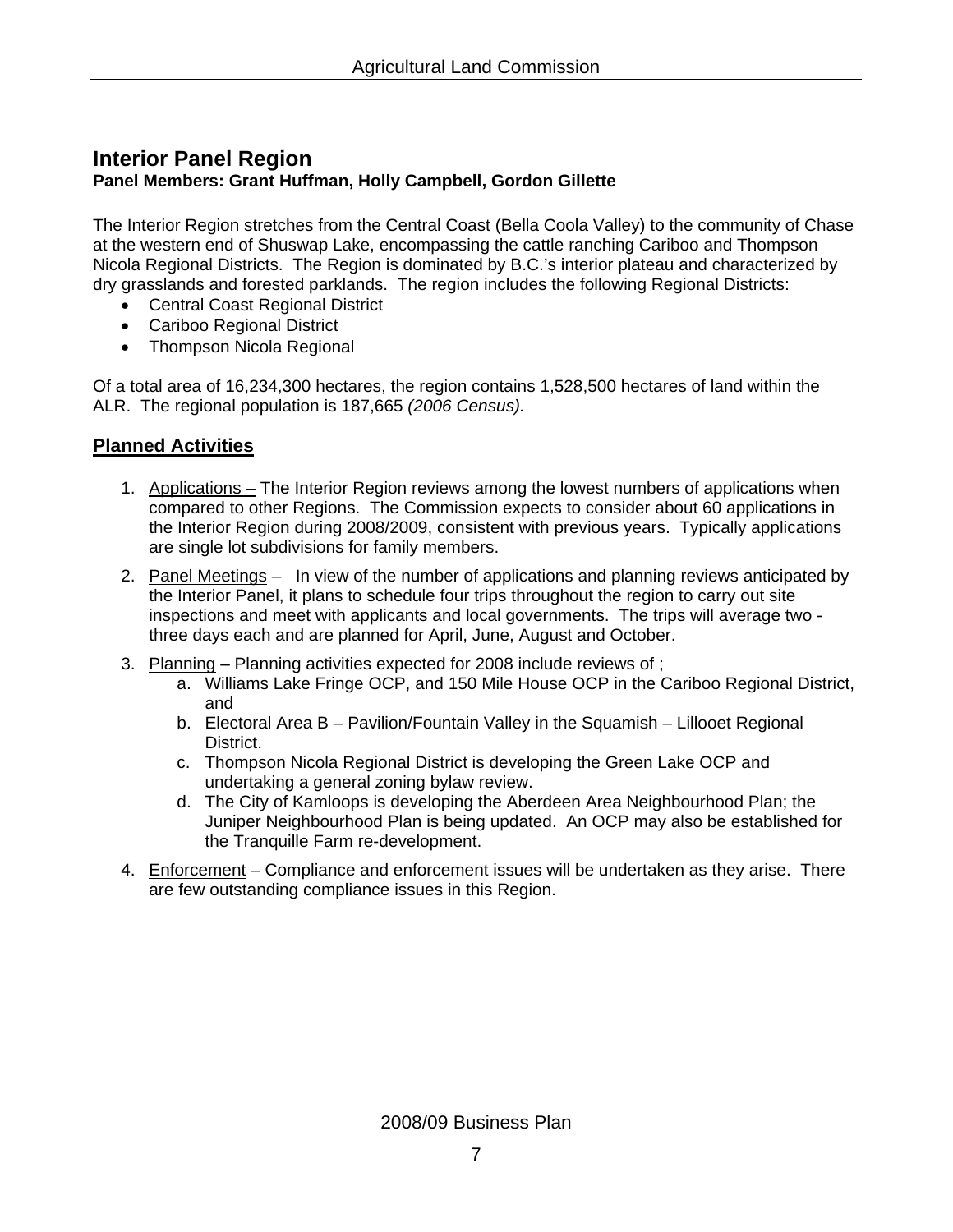#### **Island Panel Region Panel Members: Lorne Seitz, David Craven, Jennifer Dyson**

The Island Region encompasses Vancouver Island, most of the Gulf Islands and a number of coastal mainland areas that are part of Regional Districts headquartered on Vancouver Island or are more readily accessed from the Island than from mainland centers. The region includes the following Regional Districts:

- Alberni-Clayoquot
- Capital
- Comox Valley
- Strathcona
- Cowichan Valley
- Mount Waddington
- Nanaimo
- Powell River

Of a total area of 7,786,900 hectares, the region contains 115,500 hectares of land within the ALR. The regional population is 724,233 *(2006 Census)*.

- 1. Applications The Commission expects to consider approximately 100 applications in the Island Region during 2008/2009. This is consistent with the level of activity in 2007/08. Information from regional sources and staff observations support this anticipated level. Several major applications are expected from the Saanich Peninsula, Sooke and Powell River.
- 2. Panel Meetings The Island Panel plans to undertake six trips throughout the region to carry out site inspections and meet with applicants and local governments. The trips will average three days each and are planned for May, July, September, November, January and March.
- 3. Planning Planning activities are expected to experience a notable increase in the Region. Staff and Commissioners anticipate involvement in ten to fifteen local government planning processes including review of a number of draft plans and bylaws. Information from the Capital Regional District indicates the ALC can expect to be involved in an update of the CRD Growth Strategy and in new OCPs for Sooke, Port Renfrew, Central Saanich, Metchosin, Saanich and Langford. The new Comox Valley Regional District will embark on a new growth strategy for the Valley. North Cowichan will be undertaking an OCP Review including growth in the Chemainus area. The Nanaimo Regional District plans to update its growth strategy and Islands Trust will develop a new OCP and agriculture plan for Saltspring Island.
- 4. Enforcement Compliance and enforcement issues, particularly placement of illegal fill on ALR land, is a challenge in some areas. While monitoring all areas, particular attention will be paid to the Cowichan Valley, Capital Region and Nanaimo Regional Districts.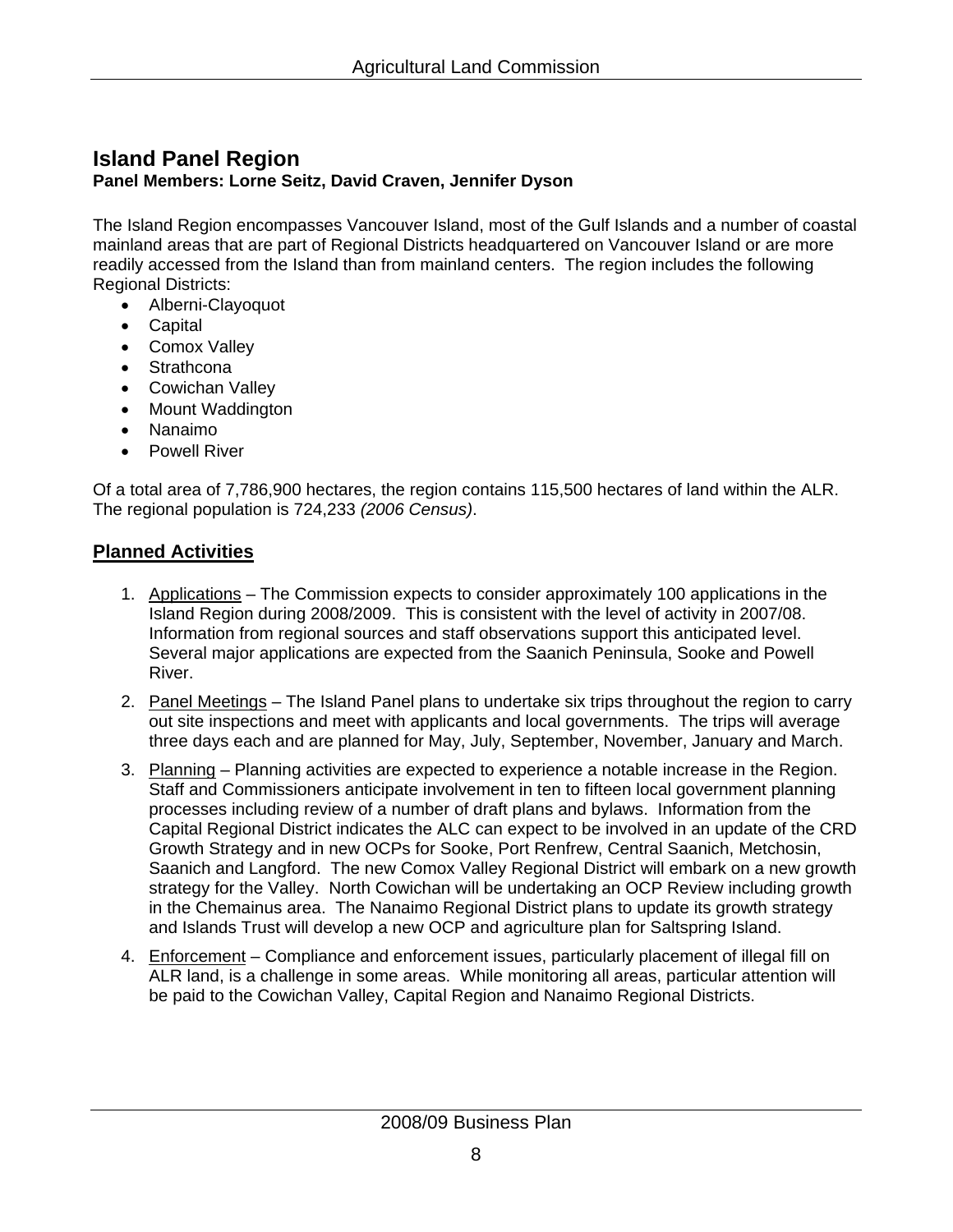#### **Kootenay Panel Region Panel Members: Monika Marshall, Carmen Purdy, Grant Griffin**

The Kootenay Region encompasses the southeasterly portion of the province which extends from the Columbia River valley and environs in the east to the Grand Forks and Boundary area in the west. The region includes the following Regional Districts:

- East Kootenay
- Central Kootenay
- Kootenay Boundary

Of a total area of 6,648,700 hectares, the region contains 393,700 hectares of land within the ALR. The regional population is 142,110 *(2006 Census)*.

- 1. Applications The Commission expects to consider between 100 and 110 applications in the Kootenay Region during 2008/2009. This is a continuation of a trend, which saw applications rise last fiscal year by ten percent. Information from regional sources and staff observations suggest an increase in volume.
- 2. Panel Meetings The Panel plans to undertake seven trips throughout the region to carry out site inspections and meet with applicants and local governments. The trips will average two to three days each and are planned for April, May, July, August, October, November and March.
- 3. Planning It is anticipated that planning activities will be greater than in recent previous years. Staff and Commissioners anticipate involvement in five to ten local government planning processes including the review of a number of draft plans and bylaws. Information from the East Kootenay Regional District indicates the ALC can expect to be involved in planning processes for the Windermere and Cranbrook Rural OCPs, Crown land in the vicinity of Lake Koocanusa area and in the preparation of a zoning bylaw relating to proposed development of private lands adjacent to Lake Koocanusa. In the Central Kootenays projects include the completion of an OCP for the East Shore of Kootenay Lake and a new OCP for Electoral Area K. In the Kootenay Boundary region projects will include a new OCP for Rural Fruitvale. In addition the Commission anticipates undertaking a fine tuning review of the Elk Valley in consultation with the Regional District.
- 4. Enforcement Compliance and enforcement issues particularly pertain to lack of compliance with Commission decisions or the carrying out of non-farm uses without obtaining prior written approvals. This remains a challenge in some areas. While monitoring all areas, particular attention will be paid to ALR areas in the Columbia River Valley.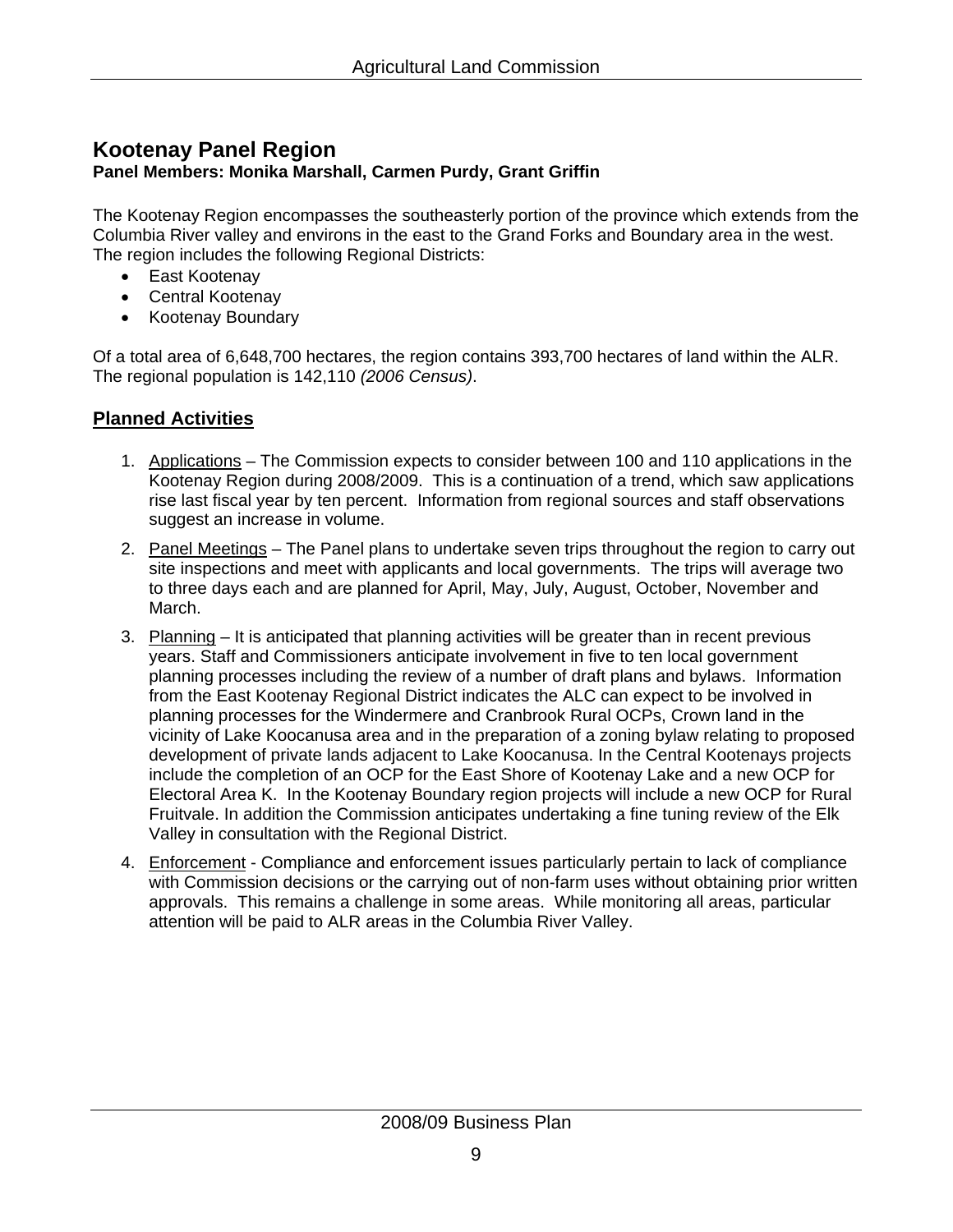#### **North Panel Region Panel Members: William Norton, John Kendrew, Denise Dowswell**

The North Region encompasses North East, North Central and North West British Columbia, from Prince George, north east and west. The region includes the following Regional Districts:

- 
- 
- Northern Rockies Regional District Bulkley Nechako Regional District
- Peace River Regional District Skeen Queen Charlotte Regional District
- Fraser Fort George Regional District Kitimat Stikine Regional District
	-

Of a total area of 47,021,900 hectares, the region contains 2,210,000 hectares of land within the ALR, almost 50% of the entire ALR. The regional population is 252,581 *(2006 Census)*.

- 1. Applications The Commission expects to consider between 130-140 applications in the North Region during 2008/2009. Recently completed planning exercises in Fort St John, Dawson Creek and Pouce Coupe will result in an increasing number of applications as landowners begin to translate the planning decisions into individual applications. The North Region has a high application workload because of its extensive area, and energy economy, particularly in the Northeast. Travel limits in winter will mean a very busy spring summer and fall travel schedule. As most areas in the Fraser Fort George Regional District now fall under a delegation agreement it is not anticipated that many applications will be received by the Commission for subdivision and non-farm land uses.
- 2. Panel Meetings The North Panel plans to undertake seven trips throughout the region to carry out site inspections and meet with applicants and local governments. The trips will average three to four days each and are planned for April, May, June, August, September, October and November.
- 3. Planning Planning activities are expected to remain heavy in the Region. Staff and Commissioners anticipate involvement in several new and on-going government planning processes including the North Peace Fringe Official Community Plan, an update to the City of Fort St John Official Community Plan, and on-going implementation of the Fort St John and Area Comprehensive Development Plan and the South Peace Comprehensive Development Plan. In addition the Peace River Regional District may be considering discussions with the Commission regarding the delegation of the Commission's decision making authority as per Section 26 of the *ALC Act*. The Fraser Fort George Regional District is embarking upon updates of its OCPs and the Commission is likely to be involved with that for Willow River. In addition the Commission anticipates that it will be working with the Regional District and Integrated Land Management Bureau (ILMB) to identify land for possible inclusions into the reserve. In the Bulkley Nechako, OCP reviews are underway for Electoral Area D (Fort Fraser – Fraser Lake), Burns Lake and the Town of Smithers.
- 4. Enforcement Compliance and enforcement issues remains a challenge in some areas, particularly over such issues as unauthorized industrial uses, home based business uses and multiple residences on parcels within the ALR.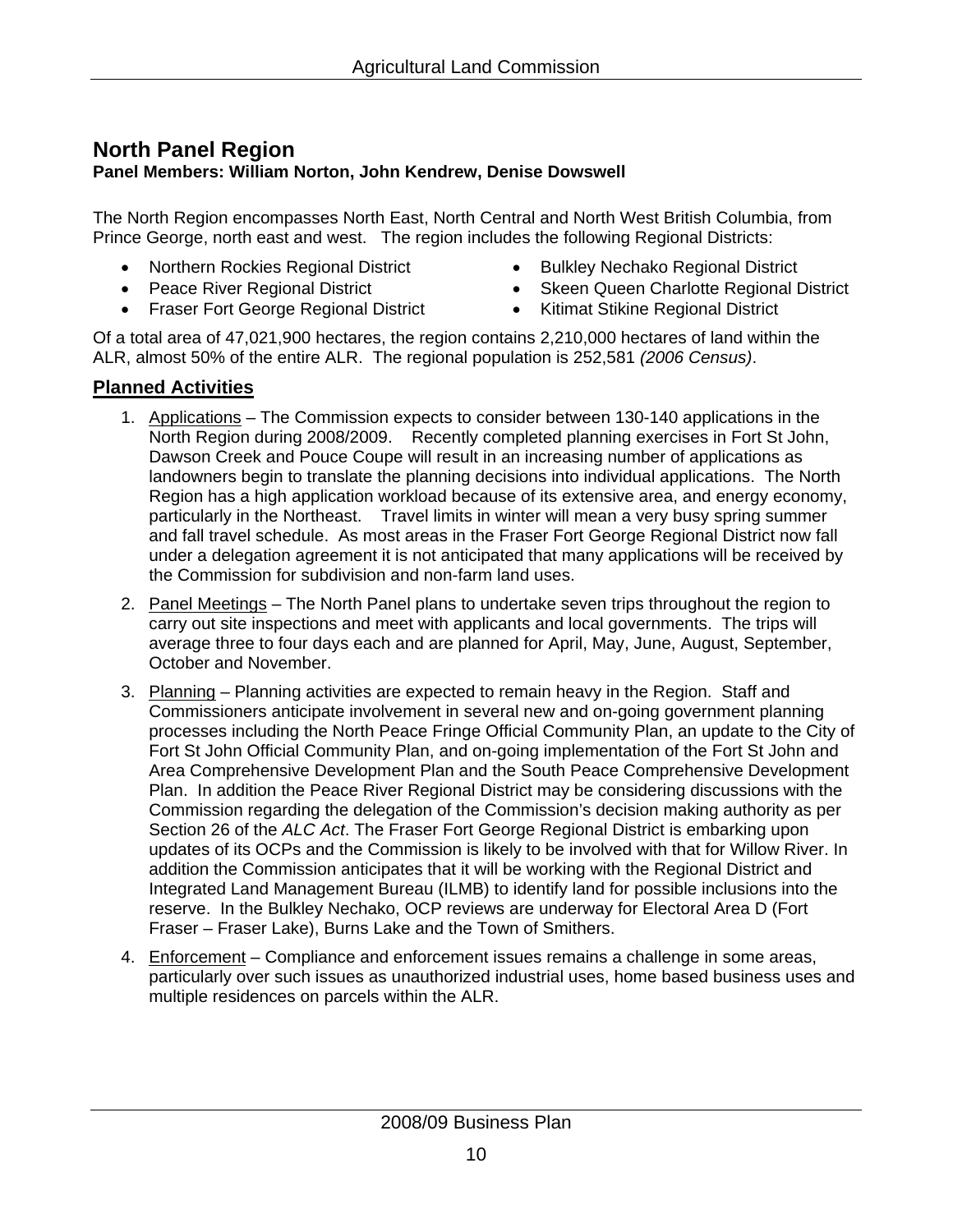#### **Okanagan Panel Region Panel Members: Roger Mayer, Sid Sidhu, Gerry Zimmermann**

The Okanagan Region encompasses the Okanagan and Similkameen Valleys, the Columbia Shuswap and Princeton areas. The region includes the following Regional Districts:

- Columbia Shuswap Regional District
- Okanagan Similkameen Regional District
- Regional District of North Okanagan
- Regional District of Central Okanagan

Of a total area of 4,408,800 hectares, the region contains 226,000 hectares of land within the ALR. The regional population is 369,193 *(2006 Census)*.

- 1. Applications The Commission expects to consider between 130 and 140 applications in the Okanagan Region during 2008/2009. This is consistent with previous trends which, until 2007, saw a consistent increase in the number of applications for the past five years. In 2007 the Commission considered a slightly smaller number of applications (128) than in 2006 (140).
- 2. Panel Meetings The Okanagan Panel intends to make six trips throughout the region to carry out site inspections and meet with applicants and local governments. The trips will average three days each and are planned for May, July, September, October, December and February.
- 3. Planning Planning activities are expected to experience an increase in the Region because of the following initiatives. The three Okanagan Regional Districts are in the process of studying growth management and governance options which may require efforts on the part of the Okanagan Panel to review the study findings to determine the effect if any, upon the Commission's operations and policies. It is understood that the North Okanagan Regional District is undertaking a Regional Growth Strategy and an ALR boundary review in selected sub-regions. The new District of Westside will also be embarking on its first Official Community Plan and the City of Kelowna will be reviewing its OCP. The Town of Oliver will continue its discussions with the Commission about its long term Growth Strategy. Planning discussions are also expected with the City of Salmon Arm, the Town of Osoyoos, and the City of Vernon about land for urban expansion.
- 4. The Regional District of Okanagan Similkameen is undergoing two OCP reviews; Electoral Area H (Rural Princeton), and potentially Electoral Area D (Okanagan Falls).
- 5. The Columbia Shuswap Regional District is developing several rural area OCPs. Electoral Area C (Sorrento) and Electoral Area F (Scotch Creek) are currently in process, while a new OCP for Electoral Area E, (Rural Sicamous) is proposed.
- 6. Enforcement Compliance and enforcement issues, particularly the placement of illegal fill on ALR land, and non farm uses in the ALR continues to be a challenge in some areas. While monitoring all areas, particular attention will be paid to the City of Kelowna (Benvoulin Rd), and the Similkameen Valley.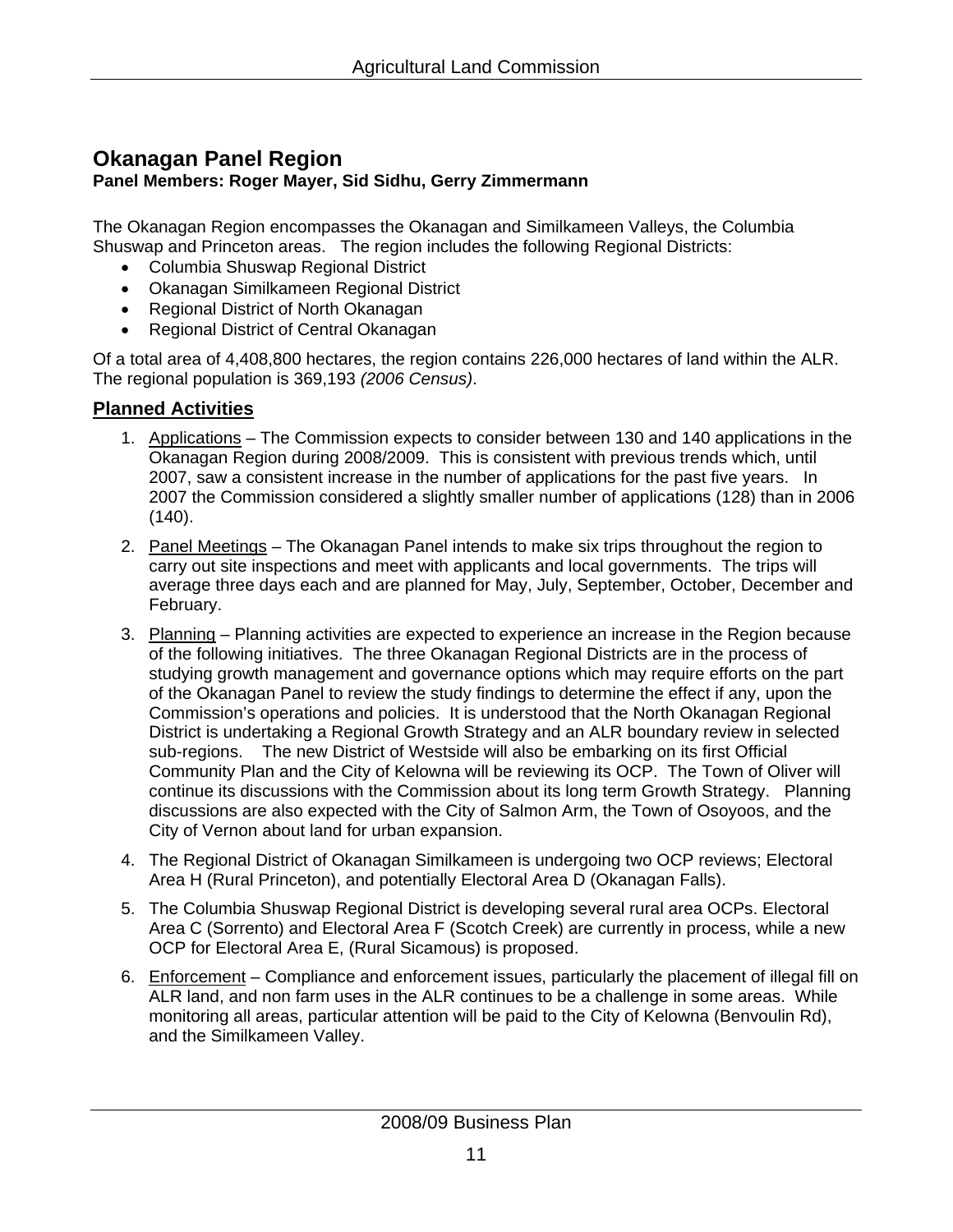### **South Coast Panel Region**

#### **Panel Members: Sylvia Pranger, Mike Bose, John Tomlinson**

The South Coast Region has the smallest land area of the six panel regions but the greatest concentration of agricultural production. It encompasses the lower mainland region of the Province from Hope and environs in the easterly part of the lower Fraser River valley to the Fraser River delta in the west and then north to the Sunshine Coast and the Squamish River valley and the Pemberton Valley. The region includes the following Regional Districts:

- 
- Metro Vancouver Squamish Lillooet
	-
- Fraser Valley  **Sunshine Coast**

Of an area encompassing 3,591,500 hectares, the region contains 148,800 hectares of land within the ALR. The regional population is 2,436,596 *(2006 Census)*.

- 1. Applications The Commission expects to consider between 120 and 140 applications in the South Coast Region during 2008/2009. This is reflective of recent trends, which had seen a steady stream of applications. Information from regional sources and staff observations suggest no significant increase in volume.
- 2. Panel Meetings The Panel plans to undertake seven meetings throughout the region to carry out site inspections and meet with applicants and local governments. The meetings will average two to three days each and are tentatively planned for April, June, July, September, November, February and March.
- 3. Planning Planning activities are expected to remain high in the Region. Staff and Commissioners anticipate continued involvement in key transportation planning. They also anticipate involvement in at least twelve local government planning processes including review of a number of draft plans and bylaws as well as a high level review of plans and policies for the Township of Langley. Information from Metro Vancouver indicates the ALC can expect to be involved in the update of the Regional Growth Strategy and in Regional Context Statement updates for several Metro Vancouver municipalities. The ALC also expects to be involved in finalization of the Squamish-Lillooet Regional Growth Strategy, Regional Context Statements for Pemberton and Squamish, and an OCP update for Squamish. An Agricultural Area Plan is in the works for Maple Ridge and Kent and Abbotsford hopes to re-commence work on its Agricultural Area Plan.
- 4. Enforcement Compliance and enforcement issues, particularly placement of illegal fill on ALR land, is a continual threat on agricultural lands and farming operations in proximity to urban development taking place outside of the ALR. While monitoring all areas, particular attention will be paid to Fraser River delta communities and other municipalities throughout the lower mainland with a view to increasing the awareness of the Commission's enhanced efforts to ensure compliance with the Agricultural Land Commission Act and regulations in a collaborative fashion. The Panel also intends to further its attempts to engage in pro-active discussions with the aggregate industry to seek solutions to issues associated with gravel and sand extraction and reclamation.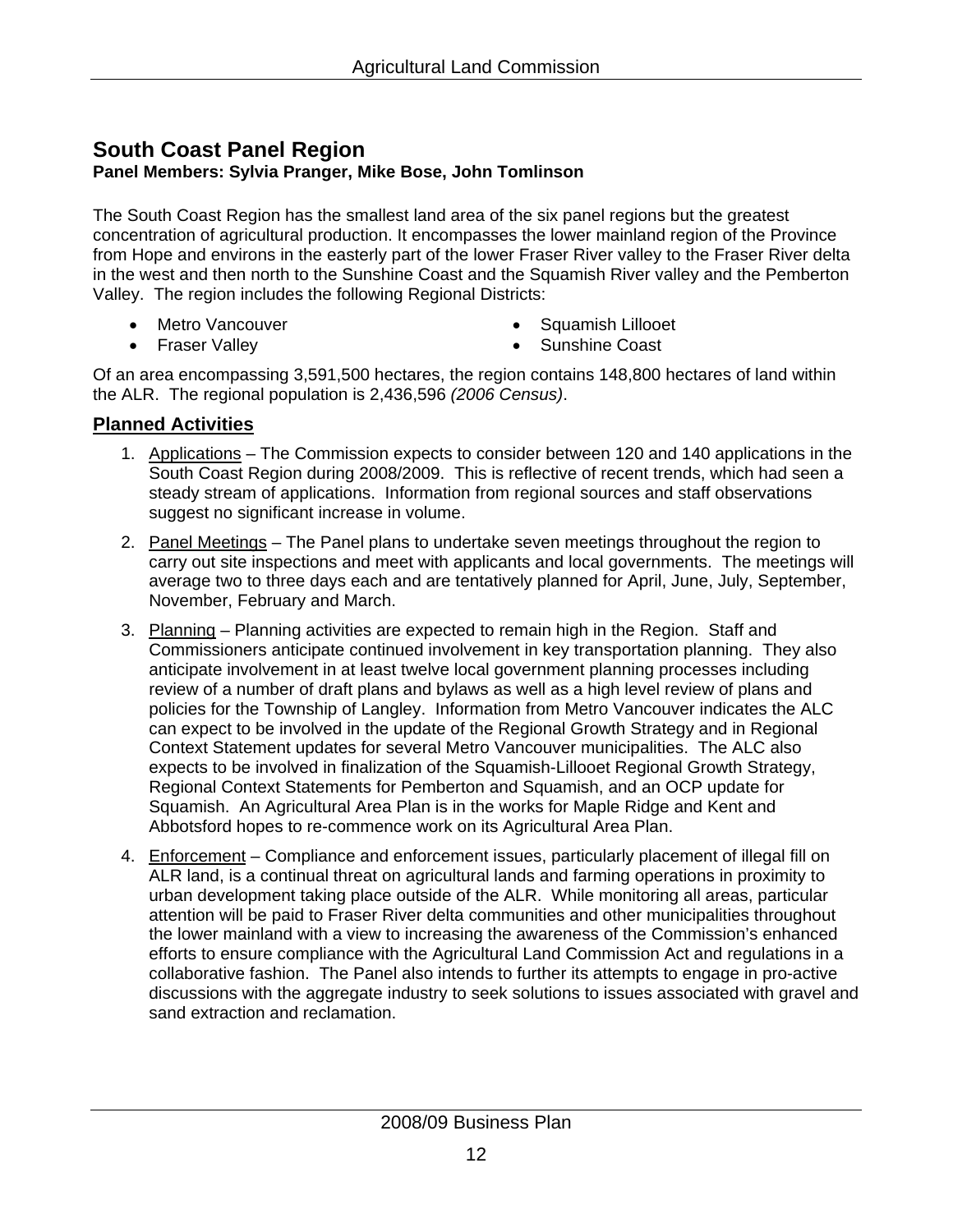## **Strategic Planning and Operational Policy**

Commission work also focuses on strategic planning and operational policy. This work involves dealing with issues related to land use planning, Commission policy on emerging issues and working with other provincial government ministries and local governments to ensure the ALR land base is preserved.

The Commission is re-activating its fine tuning program in a less formal way than earlier in the history of the Commission. A purpose of this type of work is to ensure that ALR lands are appropriately included in the reserve. A project planned for 2008/09 is in the Elk Valley in the Regional District of East Kootenay.

Transportation corridors and highways developments continue to place pressure on ALR lands and the Commission will be looking at ways to participate early with transportation planning to ensure that the ALC mandate is understood and addressed early in the planning process.

Emerging issues the Commission needs to address include anaerobic digesters as an on-farm means of dealing with agricultural waste and generating energy and temporary farm worker housing in the ALR

The compliance and enforcement program development will continue with further education and partnership building with stakeholders and local governments.

The Commission will also be addressing a number of items resulting from the BC Agriculture Plan, in particular intergenerational transfer of land in the ALR to support and strengthen family farming.

Finally, the Commission will be working towards an early engagement protocol with provincial government agencies and local governments to ensure early Commission involvement in major project planning.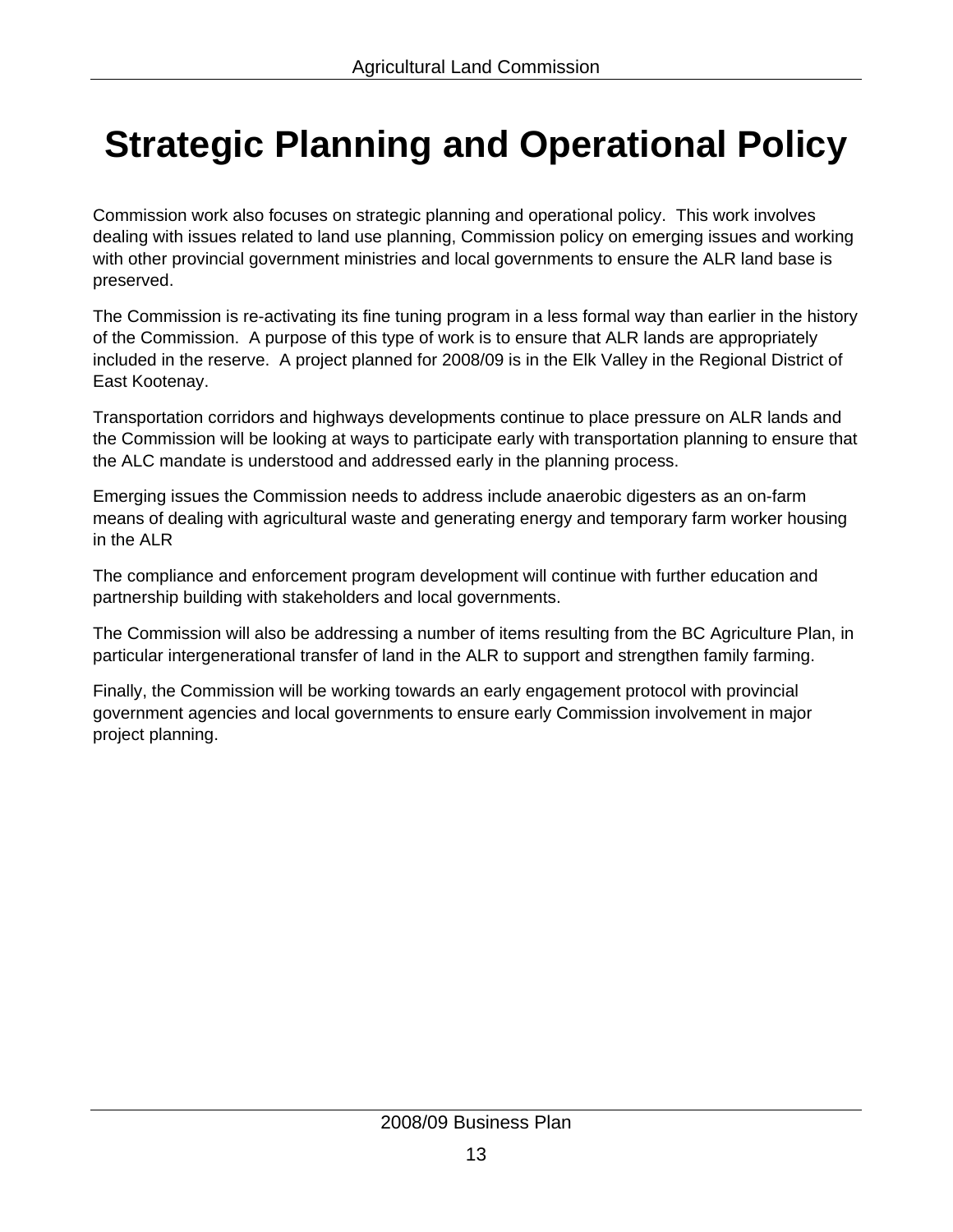## **Mapping, GIS and Data Management**

The ALC mapping department maintains the official ALR maps, prepares maps for application files, responds to mapping enquires from public, ALC staff, government and local government, updates the ALC website, manages the ALC application database and provides IT support.

The ALR boundary is maintained in digital format so that GIS (Geographic Information Systems) can be used to view and map it. The mapping department is working on improving the digital ALR boundary by completing quality assurance on the data and correctly aligning it to better cadastre information as it becomes available. Three Regional Districts still have their official ALR maps produced manually and the ALC hopes to convert to a completely digital mapping department over the next year.

Conversion of the ALR boundaries to GIS format has created the ability to better calculate the ALR area. The initial calculation of the ALR area at designation was produced from hardcopy maps at the 1:50,000 scale using the dot matrix and planimeter methods of estimation. While the Commission has not adopted the GIS data method of reporting the ALR area, it intends to work on converting to this reporting method over the year.

Much of the work of the Commission depends on spatial information both related to application research and information for decision making as well as the outcome of Commission decisions and any related ALR boundary changes. Historically, the Commission has tracked applications and decisions in a variety of digital and non-digital formats, both spatial and non-spatial. It is currently working towards integrating the various information sources into one central data management and research tool called the Online Application Tracking System (OATS).

OATS will be introduced, tested and adjusted prior to full adoption this year when it will replace the Commission's current outdated information management database. The new system is designed to better reflect the complexity of Commission decisions, resulting in more accurate record keeping and improved statistical reporting. It will support compliance and enforcement activities and aid in generating application status reports for the public. In addition, it will integrate the Commission's application records with its mapping information, allowing all staff desktop access to mapped application information. Much time and effort will be needed in order to populate the new system with the Commission's plus three decades of information, much of which is only available in paper format at present.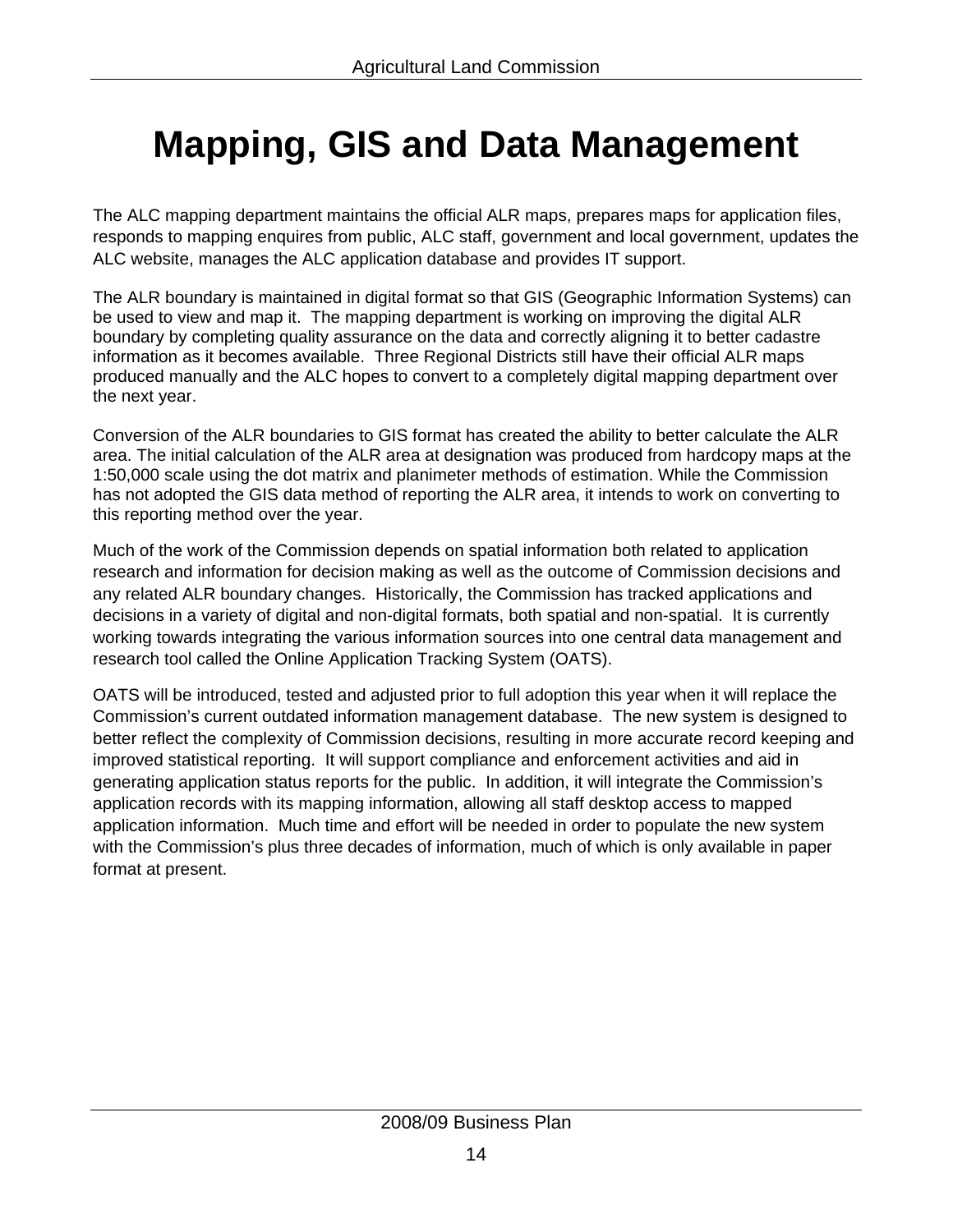## **2008/09 Budget**

#### **Budget Approved in Estimates:**

| <b>Operating Budget</b> | \$2,435,000 |
|-------------------------|-------------|
| Capital Budget          | \$5,000     |

The Agricultural Land Commission's Executive Committee approved a budget of \$2,696,000 to carry out the work associated with the goals and objectives identified in this business plan. The Commission will operate this fiscal year in accordance with the decision of the Executive Committee based on the budget approved in Estimates and an additional \$261,000 provided by the Ministry of Agriculture and Lands to ensure the Commission's service levels are comparable to last fiscal year.